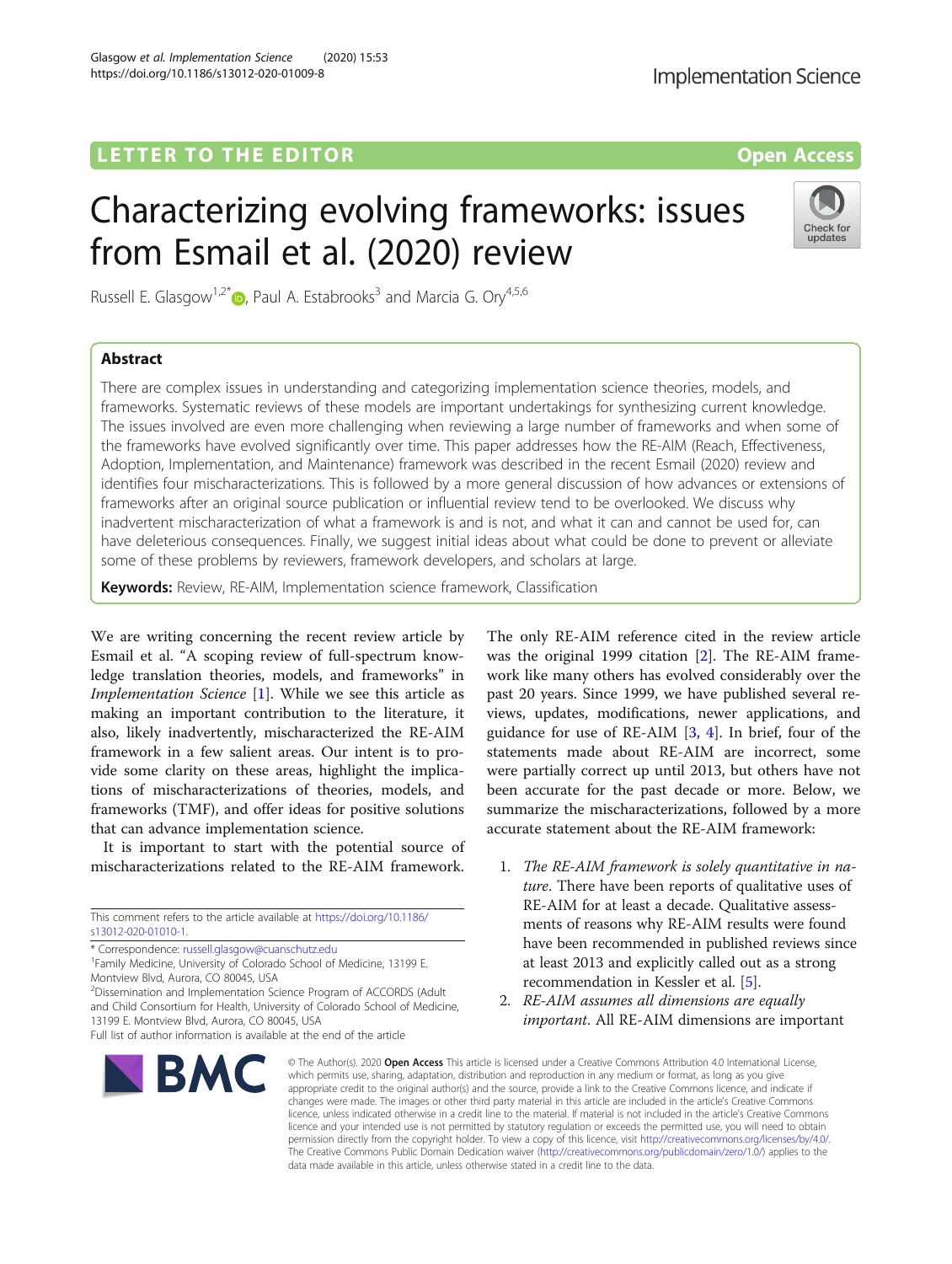and contribute to overall public health impact. However, since 2006 [[6\]](#page-2-0), we have discussed pros and cons of different weightings of RE-AIM elements. We advise users to consider all elements, but to prioritize the dimensions most important to stakeholders in a given project [\[7\]](#page-2-0).

- 3. The time interval for assessing implementation and maintenance are arbitrary. The time interval for implementation and maintenance are not arbitrarily mandated to be 6 months and 2 years, respectively. In our first publication on RE-AIM in 1999 [\[2](#page-2-0)], this was the case, but in many articles since then, the framework and these temporal perspectives have evolved—e.g., from sustained implementation directly after grant funding ceases to as long as 5 years after the initial implementation was completed [[8\]](#page-2-0).
- 4. The RE-AIM framework is only an evaluation framework. RE-AIM is not just an evaluation framework. It has been widely and successfully used to plan interventions for almost 15 years [\[9\]](#page-2-0) and, more recently, to help guide adaptations during implementation. In addition, the PRISM framework which includes RE-AIM was added in 2008 [\[10\]](#page-2-0) to address contextual factors that impact RE-AIM outcomes.

What promoted this letter is that similar miscategorization and statements that RE-AIM is only an evaluation framework, cannot be used for any other purpose, is not an implementation model, or cannot be used as a qualitative approach are often heard from grant and journal article reviewers despite abundant evidence to the contrary. These inaccurate assertions have had negative impacts on advancing science and on the evaluation of proposals of several promising emerging researchers.

We take partial responsibility for this situation, since our group has not consistently provided clear guidance or unambiguous statements on these issues. Although we try to keep our website [\[3](#page-2-0)] current, there have been inconsistencies on the website, and as discussed above, the model has and continues to evolve. We have recently published the Glasgow et al. [[4\]](#page-2-0) paper to more clearly describe what is now Expanded RE-AIM/PRISM, the meaning and distinctions among various RE-AIM dimensions, and provide guidance on related issues.

Our larger concern is that similar mischaracterization issues apply not only to RE-AIM, but also to other TMFs. From discussions with other TMF developers, we speculate that many reviewers and scientists rely only on either (a) the original TMF article without considering refinements and extensions over time or (b) an influential review, or even increasingly reviews of reviews. We understand that when reviewing the broad range of TMFs, it is not possible to review the entire literature on

each TMF, but conclusions in major publications have consequences.

Beyond specific issues concerning RE-AIM, we would like to begin discussion of how the field can collectively prevent or address unintended consequences of earlier categorizations or initial TMF papers being cited as conclusive without considering additional literature. We recommend that discussion sections of reviews include a highlighted statement that not all studies on each TMF were evaluated, that there may have been changes since an original publication on a given TMF, and that readers should not rely solely on that review and/or the original reference. We welcome other suggestions on what reviewers, TMF developers, and readers can do to alleviate this troubling and relatively common issue.

### Abbreviations

RE-AIM: Reach, Effectiveness, Adoption, Implementation, and Maintenance; TMF: Theories, models, and frameworks; PRISM: Practical, Robust, Implementation, and Sustainability Model

### Acknowledgements

None

# Authors' contributions

RG, PE, and MO worked in collaboration to draft and finalize this letter to the editor. The authors read and approved the final manuscript.

# Authors' information

Russell Glasgow, PhD, is the Director of the Dissemination and Implementation Program of ACCORDS and research professor in the Department of Family Medicine at the University of Colorado School of Medicine. Prior to Fall 2013, he was Deputy Director for Implementation Science in the Division of Cancer Control and Population Science at the US National Cancer Institute. Dr. Glasgow is one of the original developers of the RE-AIM and PRISM frameworks.

He is an implementation scientist whose recent work has focused on public health issues of enhancing the reach and adoption of evidence-based programs, adaptation and context, and pragmatic research methods and measures to enhance health equity and sustainment. He currently focuses much of his time on mentoring, training, and building capacity in implementation science

Paul Estabrooks, PhD, is the Harold M. Maurer Distinguished Chair of Health Promotion in the College of Public Health at the University of Nebraska Medical Center. He is a founding member of the RE-AIM Workgroup who focuses on community and clinical adoption, implementation, and maintenance of evidence-based nutrition, physical activity, and weight control interventions.

Marcia G. Ory, PhD, MPH, is Regents and Distinguished Professor at Texas A&M University School of Public Health -College Station Texas, and Founding Director of the university-wide Center for Population Health and Aging. She was first engaged in promoting RE-AIM in the early 2000s as a program director at the National Institute on Aging and currently instrumental as a founding member of the national workgroup on RE-AIM Planning and Evaluation Framework in disseminating RE-AIM as a planning and evaluation tool throughout the aging services network.

# Funding

NCI grant 1P50CA244688-01

# Availability of data and materials

N/A

Ethics approval and consent to participate N/A